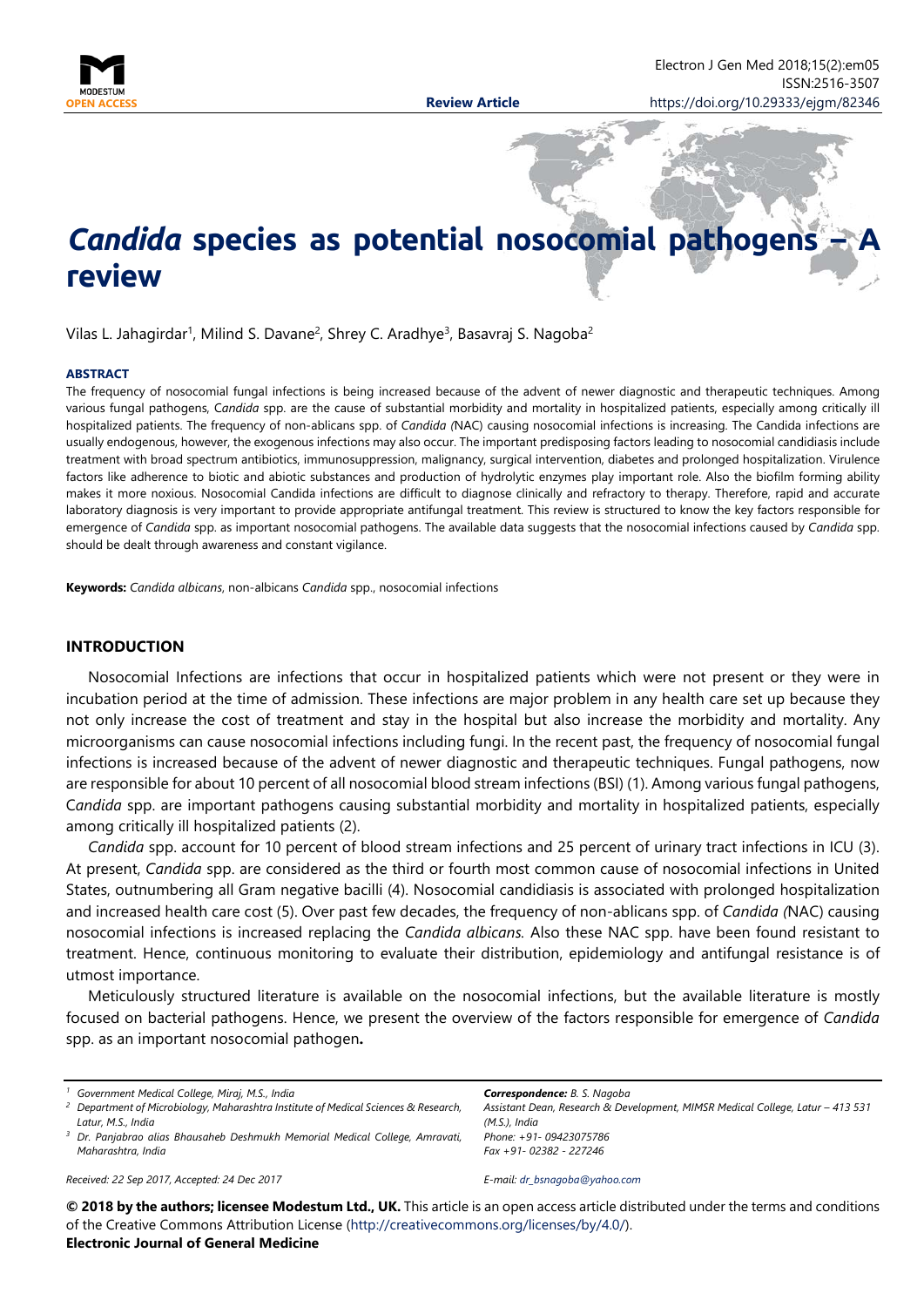## *CANDIDA* **SPP. AND ITS ROLE IN NOSOCOMIAL INFECTIONS**

Currently, there are 200 recognized species of genus *Candida*. *Candida albicans* is the most prevalent pathogenic species responsible for various types of candidiasis. However, a drastic increase in incidence of NAC spp. has been reported in last few decades. Among NAC spp., *C. tropicalis, C. krusei, C. parapsilosis,* and *C. lusitaniae* are the most common isolates. The species distribution varies according to geographical area and health care set up. In India, *C. tropicalis* has been reported to be the most common cause of nosocomal candidemia (6).

#### **EPIDEMIOLOGY OF NOSOCOMIAL CANDIDIASIS**

*Candida* spp. are the most important cause of mycoses worldwide. Surgical and Intensive Care Unit (ICU) patients are at higher risk of developing nosocomial fungal infections. In ICU, common type of infections are bloodstream infections, catheter related infections, intra-abdominal infections and UTI (7). In critically ill patients, the disseminated Candida infections are the leading causes of morbidity and mortality both in immunocompetent and immunocompromised patients (4). There is dearth of information on nosocomial candidiasis from developing countries like India (8, 9).

The Candida infections are usually endogenous, as *Candida* spp. are commensal in GIT and other body sites. However, the exogenous infections may also occur (10). In recent years, there has been an emergence of NAC spp. as most predominant *Candida* spp. than *C. albicans* causing nosocomial candidiasis. One of the reasons for this shift is increased use of azole group of antifungal agents (4). The mortality rate varies according to species. *C. glabrata* and *C. krusei* are associated with high mortality as compared to other NAC spp. (7).

#### **RISK FACTORS FOR NOSOCOMIAL CANDIDIASIS**

Multiple risk factors are responsible for candida infections. The important predisposing factors include treatment with broad spectrum antibiotics, immunosuppression, malignancy, surgical intervention, diabetes and prolonged hospitalization. *Candida* spp. can be transmitted from hand to hand and can survive upto 45 minutes on hands after inoculation (11). *Candida* spp. can grow on a variety of habitats (12). They can survive for up to 4 months in hospital environment (10). Use of azole group of antifungal agents is important risk factor for infection with NAC spp. NAC spp. are more commonly isolated from hematology patients with prolonged neutropenia than in non-neutropenic patients in surgical ICU (10). Candida colonization, umbilical vessel catheterization, prolonged hospitalization and very low birth rate are important risk factors for nosocomial neonatal candidemia (13).

### **PATHOGENECITY OF** *CANDIDA* **SPP.**

Certain virulence factors like adherence to biotic and abiotic substances and production of hydrolytic enzymes play important role in pathogenesis of *Candida* spp. (14).The primary event in Candida colonization and infection is adherence to host cells (15). Adherence prevents or at least reduces the clearance of yeast cells by host defense mechanisms and also ensures the delivery of toxins and enzymes to the host cells.

Nearly half of the cases of nosocomial infections are associated with medical devices (16). *Candida* spp. can form biofilm on most of the medical devices such as stents, shunts, endotracheal tubes, catheters, implants and pacemakers. Biofilm forming ability is one of the important virulence factors in candidiasis (17). Biofilm production provides protection against host defense mechanism and also responsible for drug resistance. Production of hydrolytic enzymes is one of the important virulance factors contributing to pathogenesis of *Candida* spp*. Candida* secrets hydrolytic enzymes like lipase, phospholipase, phosphomonoestrase, hemolysins, hexosaminidase, and aspartic proteinase (18). Extra cellular hydrolytic enzymes facilitate adherence, tissue penetration, invasion and the destruction of host tissue.

### **LABORATORY DIAGNOSIS OF NOSOCOMIAL CANDIDA INFECTIONS**

Nosocomial Candida infections are often severe, rapidly progressive, difficult to diagnose clinically and refractory to therapy (19). Therefore, rapid and accurate laboratory diagnosis is very important to provide appropriate antifungal treatment. The laboratory diagnosis of Candida infection remains problematic as no single laboratory test provides satisfactory and rapid results (10, 15).

Although blood culture is considered as gold standard for diagnosis of disseminated candidiasis, it lacks sensitivity. New culture media, lysis centrifugation and automated blood culture monitoring systems have decreased the assay time required for isolation of etiological agent. However, these techniques have moderate sensitivity. Automated blood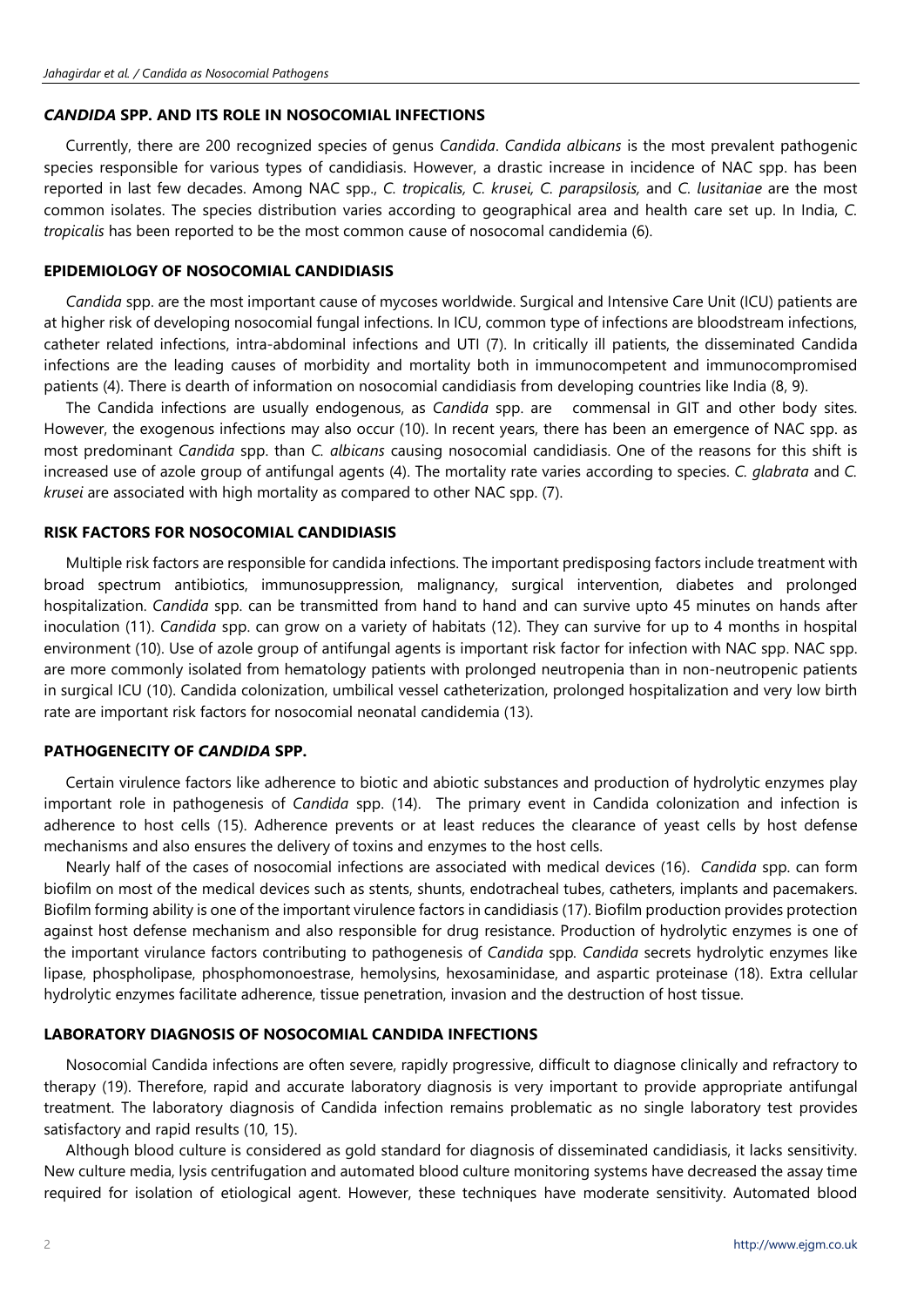culture systems like BACTEC 9240 and ALERT 3D have demonstrated appreciable sensitivity and specificity for diagnosis of disseminated candidiasis.

Serological tests to detect antigen or antibody in serum or other body fluids are useful for presumptive diagnosis and initiation of antifungal therapy but not for identification of species (20). Common antigens detected are galactomannan and (1, 3) – β – d- glucan. Other antigens that can be seen circulating in the blood are D-arabinitol, enolase and SAP. Due to low levels of circulating antibodies, in immunosuppresed individuals, immunoglobulin detection test lacks sensitivity.

Molecular diagnostic techniques are gaining importance in recent years because they are highly accurate, sensitive and specific for identification of *Candida* spp. (21). However, these are expensive and require expertise technical support (22). Molecular techniques are based on either Polymerase Chain Reaction (PCR) or non-PCR based techniques (21). Various PCR based techniques include conventional, semi-nested and nested-PCR, PCR- enzyme immunoassay, real time PCR and multiplex PCR. However, the non PCR based techniques include The Yeast Traffic Light peptide nucleic acid fluorescence in situ hybridization assay (PNA-FISH) and pyrolysis and matrix- assisted laser desorption ionization – time of fight mass spectrometry (MALDI-TOFMS) (21).

## **TREATMENT OF NOSOCOMIAL CANDIDA INFECTIONS**

The antifungal agents for treating disseminated candidiasis differ in mode of action, pharmacokinetics, pharmacodynamics, route of administration, indication, cost and safety. These differences are to be considered while treating particular patient for particular purpose (22). The purpose for initiation of antifungal treatment may be prophylaxis, initial therapy (empiric, pre-emptive or targeted) or salvage therapy.

The prophylactic therapy is given to avoid infections by *Candida* spp. in high risk immunosuppressed individuals. But this involves risk of overuse and development of resistance. The pre-emptive therapy is started to avoid disseminated candidiasis in patients. The empiric therapy is started on the basis of presenting clinical signs and symptoms and local epidemiology (23). However, the role of empirical therapy remains controversial because it leads to overuse and drug resistance. For prophylaxis and treatment of candidiasis, four principal classes of antifungals are available i.e. polynes, pyrimidines, azoles and echinocandins (24).

The polynes are broad spectrum antifungal agents, which bind with the ergosterol in cell membrane of fungal cell and alters permeability. This finally causes leakage of cellular contents and cell death (25). Amphotericin B is the only polyne that can be administered systemically.

The pyrimidine analogues affect fungal pyrimidine metabolism by inhibiting RNA and protein synthesis (24). Flucytocine (5FC) is example of pyrimidine analogues used in combination with Amphotericin B in treating life threatening candida infections like endocarditis, meningitis and hepatosplenic disease (26).

Widely used azole group of antifungals acts by blocking synthesis of ergosterol of cell membrane by inhibiting P450 dependent enzyme sterol 14-α-demethylase. The inhibition of this enzyme leads to increased cell membrane permeability, cessation of cell growth and reproduction (10, 27). There are two classes in azole group of antifungals i.e. triazoles (flucanozole, itraconazole, posaconazole) and imidazole (ketoconazole, miconazole and clotrimazole). Fluconazole is extensively used for prophylaxis and treatment of superficial and disseminated candidiasis (27).

Echinocandins are newer antifungal agents, which target the cell wall and inhibit 1,3- and 1,6,β-D-glucan synthesis. The examples of echinocandins approved by FDA are capsofungin, micafugin and anidulafungin. All these three compounds have fungicidal (action both in vivo and in vitro) against most *Candida* species irrespective of their resistance or susceptibility to azole or Amphotericin B (6). Recently echinocandins are used increasingly. Echinocandins (especially capsofungin) are now considered as first line drugs for treatment of disseminated candidiasis or azole resistant candida infection.

#### **CONCLUSION**

The review of literature shows that there is an alarming increase in the rate of nosocomial candida infection that leads to increased morbidity, extended hospital stay, expenses and mortality. Also there has been change in pattern of infection from *Candida albicans* to treatment resistant NAC spp. making the management of infections more and more difficult. The review of literature further suggests that these nosocomial infections caused by *Candida* spp. should be dealt through awareness, constant vigilance and change in practice.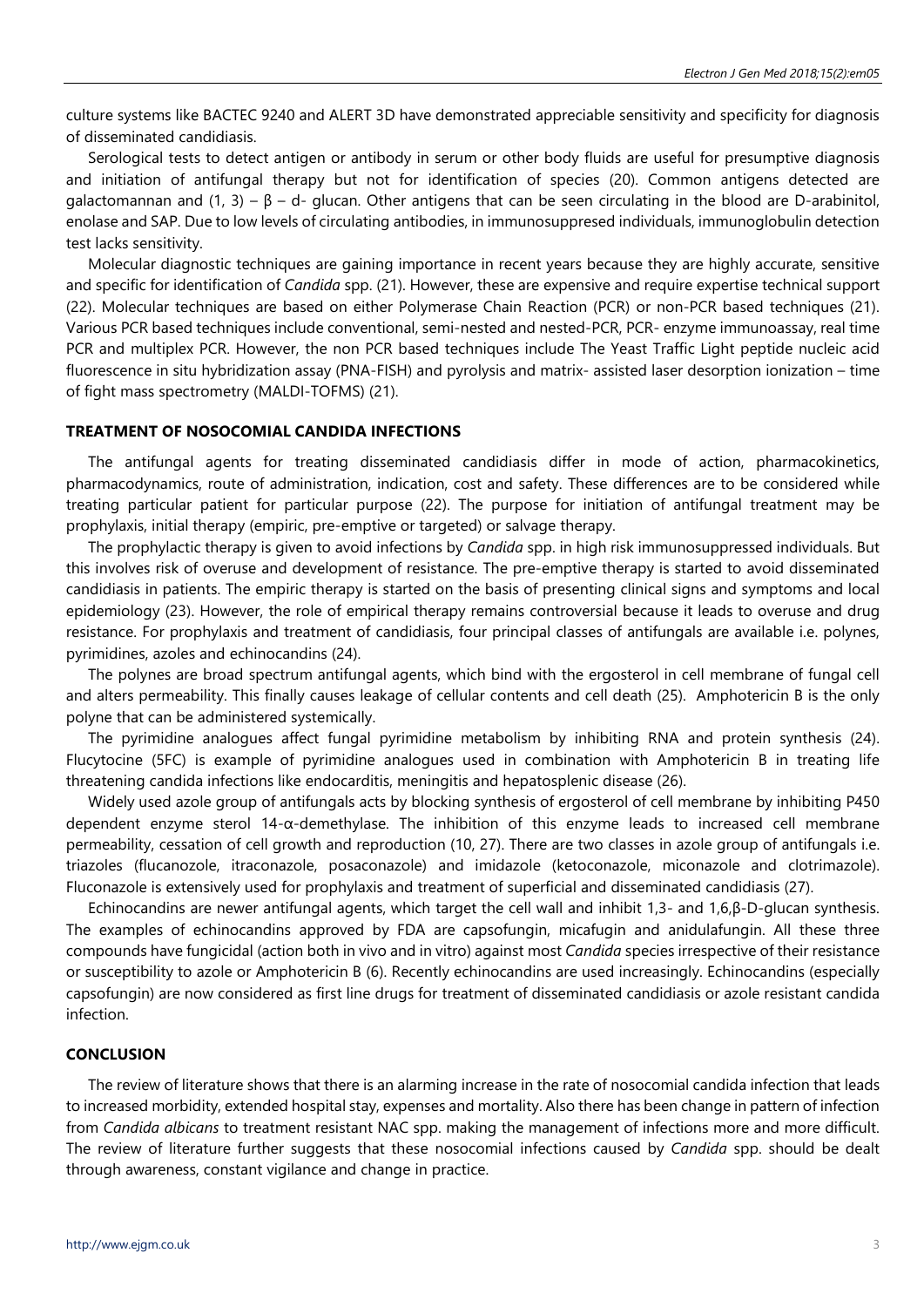# **REFERENCES**

- 1. Warnock D, Cambell C. Medical Mycology. Mycol Res. 1996;100:1153-62. [https://doi.org/10.1016/S0953-](https://doi.org/10.1016/S0953-7562(96)80175-4) [7562\(96\)80175-4](https://doi.org/10.1016/S0953-7562(96)80175-4)
- 2. Rajkumari N, Mathur P, Xess I, Misra M. Distribution of different yeasts isolates among trauma patients and comparison of accuracy in identification of yeasts by automated method versus conventional methods for better use in low resource countries. Indian J Med Microbiol. 2014; 32: 391-4. <https://doi.org/10.4103/0255-0857.142243>
- 3. Pfaller M. Nosocomial candidiasis: Emerging species, reservoirs, and modes of transmission. Clin Infect Dis. 1996;22:S89-94. [https://doi.org/10.1093/clinids/22.Supplement\\_2.S89](https://doi.org/10.1093/clinids/22.Supplement_2.S89)
- 4. Méan M, Marchetti O, Calandra T. Bench-to-bedside review: Candida infections in the intensive care unit. Crit Care. 2008;12:204. <https://doi.org/10.1186/cc6212>
- 5. Lockhart S. Current epidemiology of Candida infection. Clin Microbiol Newsl. 2014;36:131-6. <https://doi.org/10.1016/j.clinmicnews.2014.08.001>
- 6. Giri S, Kindo A. A review of Candida species causing blood stream infection. Indian J Med Microbiol. 2014;30:270- 8.
- 7. Eggimann P, Garbina J, Pittet D. Epidemiology of Candida species infections in critically ill non- immunosuppressed patients. Lancet Infect Dis. 2003;3:685-702. [https://doi.org/10.1016/S1473-3099\(03\)00801-6](https://doi.org/10.1016/S1473-3099(03)00801-6)
- 8. Verma A, Prasad K, Singh M, Dixit A, Ayyagari A. Candidaemia in patients of a tertiary health care hospital from north India. Indian J Med Res. 2003;117:122-8.
- 9. Prasad K, Agarwal J, Dixit A, Tiwari D, Dhole T, Ayyagari A. Role of yeasts as nosocomial pathogens and their susceptibility to fluconazole and amphotericin B. Indian J Med Res. 1999;110:11-7.
- 10.Ha J, Italiano C, Heath C, Shih S, Rea S, Wood F. Candidemia and invasive candidiasis: A review of literature for the burns surgeon. Burns. 2011;9:181-95. <https://doi.org/10.1016/j.burns.2010.01.005>
- 11.Rangel-Frausto MS, Houston AK, Bale MJ, Fu C, Wenzel RP. An experimental model for study of Candida survival and transmission in human volunteers. Eur J Clin Microbiol Infect Dis. 1994;13:590-5. <https://doi.org/10.1007/BF01971311>
- 12.Seneviratne L, Jin L, Samaranayake L. Biofilm lifestyle of Candida: a minireview. Oral Dis. 2008;14:582-90. <https://doi.org/10.1111/j.1601-0825.2007.01424.x>
- 13.Narang A, Agarwal P, Chakrabarti A, Kumar P. Epidemiology of systemic candidiasis in a tertiary neonatal unit. J Trop Paed. 1998;44:104-8. <https://doi.org/10.1093/tropej/44.2.104>
- 14.Deorukhkar S, Saini S. Virulence factors attributed to pathogenicity of non albicans Candida species isolated from human immunodeficiency virus infected patients with oropharyngeal candidiasis. Annals Pathol and Lab Med 2015b 3:A62-5.
- 15.Silva S, Negri M, Henriques M, Oliveria R, Williams D, Azeredo J. Candida glabrata, Candida parapsilosis and Candida tropicalis: biology, epidemiology, pathogenicity and antifungal resistance. FEMS Microbiol Rev. 2012,36:288-305. <https://doi.org/10.1111/j.1574-6976.2011.00278.x>
- 16.Kojic E, Darouiche R. Candida infections of medical devices. Clin Microbiol Rev. 2004;17:255-67. <https://doi.org/10.1128/CMR.17.2.255-267.2004>
- 17.Deorukhkar S, Saini S. Evaluation of phospholipase activity in biofilm forming Candida species isolated from intensive care unit patients. British Microbiol Res J. 2013;3:440-7. <https://doi.org/10.9734/BMRJ/2013/4359>
- 18.Sardi J, Scorzoni L, Bernardi T, Fusco- Almedia A, Mendes Giannini M. Candida species: current epidemiology, pathogenicity, biofilm formation, natural antifungal products and new therapeutic options. J Med Microbiol. 2013;62:10-24. <https://doi.org/10.1099/jmm.0.045054-0>
- 19.Chakrabarti A, Singh K, Das S. Changing face of nosocomial candidemia. Ind J Med Microbiol. 1999;17:160-66.
- 20.Teles F, Seixas J. The future of novel diagnostics in medical mycology. J Med Microbiol. 2015;64:315-22. <https://doi.org/10.1099/jmm.0.082297-0>
- 21.Nepplenbroek K, Seo R, Urban V, et al. Identification of Candida species in the clinical laboratory: a review of conventional, commercial, and molecular techniques. Oral Dis. 2014;20:329-44. <https://doi.org/10.1111/odi.12123>
- 22.Deorukhkar S, Saini S. Candidiasis: Past, present and future. Int J Infect Trop Dis. 2015a;2:12-24. <https://doi.org/10.14194/ijitd.2.1.2>
- 23.Kontoyiannis D. Invasive mycoses: strategies for effective management. Am J Med. 2012;125:S25-38. <https://doi.org/10.1016/j.amjmed.2011.10.009>